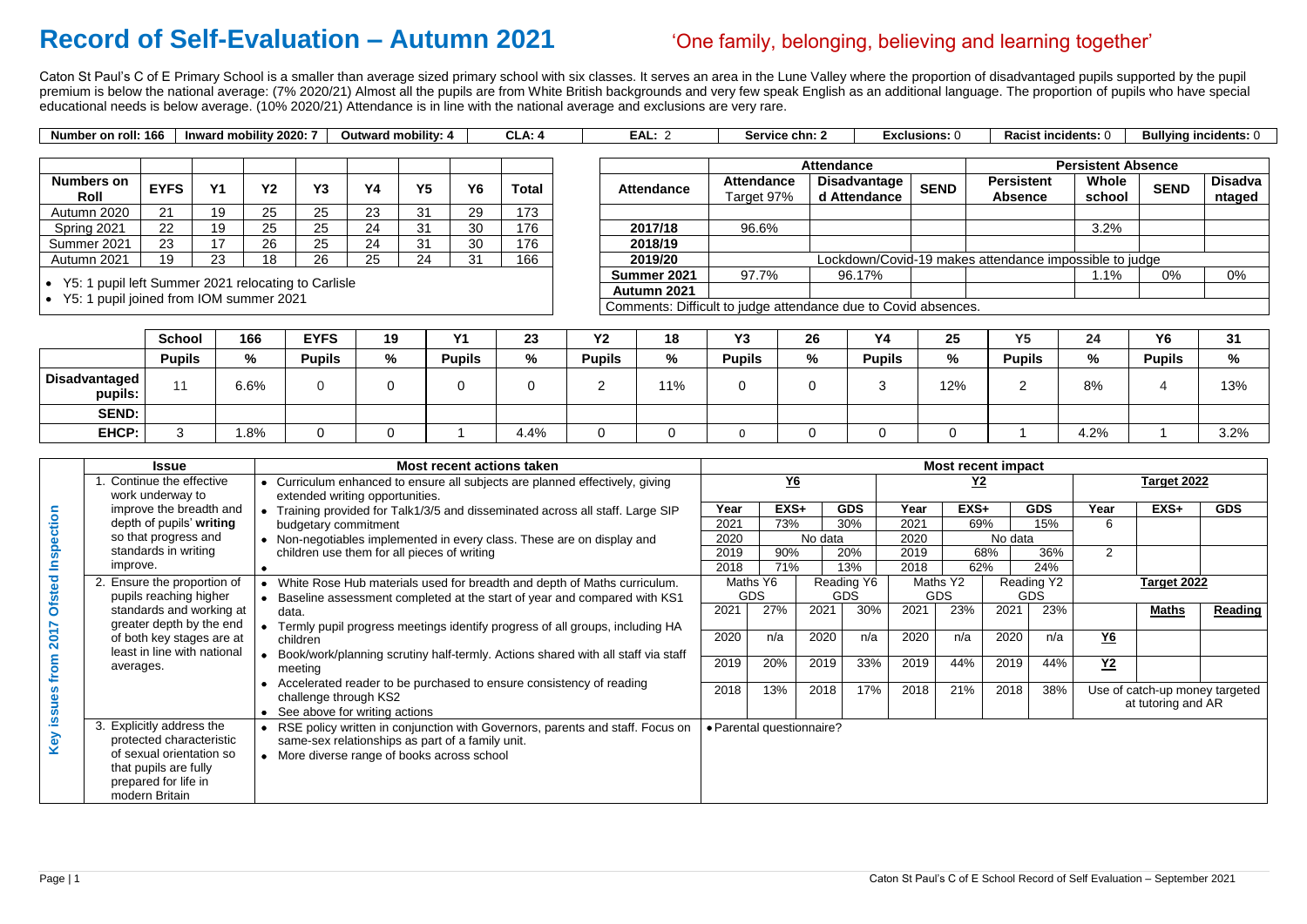## **Next Steps**

outcomes match outcomes in other areas. Work to quickly

considerably lower than girls. (B  $9/14 = 64\%$ , G 8/9

ching GLD in Literacy and Maths (L = 64%, M =

the internet

- Online safety is a half-termly feature on the school newsletter.
- Online safety is a half-termly thread through computing curriculum.
- Online safety evening planned for October 2021
- Discussions with children? Sarah Sanderson
- Children and parents have signed a new parental agreement for online safety

|                            |                             |                                     |          |                             | <b>Prime</b>               |                                                               |                            |                             | <b>Specific</b>     |                 |                                |                                            |                                  |                                        |                |                           |                                     |
|----------------------------|-----------------------------|-------------------------------------|----------|-----------------------------|----------------------------|---------------------------------------------------------------|----------------------------|-----------------------------|---------------------|-----------------|--------------------------------|--------------------------------------------|----------------------------------|----------------------------------------|----------------|---------------------------|-------------------------------------|
| <b>EYFS Outcomes</b>       |                             | <b>Communication &amp; Language</b> |          | <b>Physical Development</b> |                            | <b>Personal, Social &amp; Emotional</b><br><b>Development</b> |                            | Literacy                    |                     | <b>Numeracy</b> | <b>Understanding the World</b> |                                            |                                  | <b>Expressive Arts &amp;</b><br>Design |                |                           |                                     |
| $2020 - 21$                | Listening<br>&<br>Attention | rsta<br>Under<br>nding              | Speaking | ∞ర<br>Moving<br>handling    | ∞ర ®<br>Health<br>Self-cal | ۲C<br>Self-<br>confider<br>e & SA                             | Managing<br>Feeling &<br>B | Making<br>relationsh<br>ips | eading<br>$\propto$ | Writing         | $\vec{z}$                      | య<br>ape,<br>ace<br>Shape<br>Space<br>Meas | య<br>ople<br>eople<br>omm:<br>മധ | world<br>The                           | Technolo<br>gy | Exploring<br>& u M &<br>M | $\vec{a}$<br>Being<br>Imagina<br>ve |
| <b>CSP Emerging 2021</b>   | 9%                          | 13%                                 | 13%      | 9%                          | $\blacksquare$             | $\blacksquare$                                                | 4%                         | $\blacksquare$              | 22%                 | 26%             | 17%                            | 26%                                        | $\blacksquare$                   | 9%                                     | $\blacksquare$ | $\blacksquare$            | $\sim$                              |
| <b>Expected ELG 2021</b>   | 61%                         | 57%                                 | 61%      | 74%                         | 70%                        | 74%                                                           | 87%                        | 91%                         | 39%                 | 57%             | 70%                            | 57%                                        | 83%                              | 57%                                    | 74%            | 78%                       | 78%                                 |
| <b>Exceeding ELG 2021</b>  | 30%                         | 30%                                 | 26%      | 17%                         | 30%                        | 26%                                                           | 9%                         | 9%                          | 39%                 | 17%             | 13%                            | 17%                                        | 17%                              | 34%                                    | 26%            | 22%                       | 22%                                 |
| <b>GLD 2021</b>            | 91%                         | 87%                                 | 87%      | 91%                         | 100%                       | 100%                                                          | 96%                        | 100%                        | 78%                 | 74%             | 83%                            | 74%                                        | 100%                             | 91%                                    | 100%           | 100%                      | 100%                                |
| <b>Lancashire ELG 2021</b> | 78%                         | 79%                                 | 76%      | 81%                         | 87%                        | 82%                                                           | 80%                        | 82%                         | 64%                 | 59%             | 71%                            | 72%                                        | 78%                              | 78%                                    |                |                           |                                     |
| <b>CSP GLD 2019</b>        | 85%                         | 85%                                 | 85%      | 92%                         | 100%                       | 89%                                                           | 81%                        | 89%                         | 89%                 | 77%             | 89%                            | 89%                                        | 89%                              | 85%                                    | 100%           | 92%                       | 97%                                 |
| <b>Lancashire GLD 2019</b> | 84%                         | 84%                                 | 83%      | 87%                         | 90%                        | 88%                                                           | 86%                        | 88%                         | 75%                 | 72%             | 77%                            | 79%                                        | 84%                              | 84%                                    | 90%            | 87%                       | 87%                                 |
| <b>National 2019</b>       | 86%                         | 86%                                 | 85%      | 89%                         | 91%                        | 89%                                                           | 87%                        | 89%                         | 77%                 | 74%             | 80%                            | 82%                                        | 86%                              | 86%                                    | 93%            | 89%                       | 89%                                 |

|          | <b>Strenaths</b>                                                                                                                                                                                                                                                                                                                                                                                                                                                                             |                                                                                                                                                                                                                             |
|----------|----------------------------------------------------------------------------------------------------------------------------------------------------------------------------------------------------------------------------------------------------------------------------------------------------------------------------------------------------------------------------------------------------------------------------------------------------------------------------------------------|-----------------------------------------------------------------------------------------------------------------------------------------------------------------------------------------------------------------------------|
| ဖို<br>ш | Particular strengths in communication and language, physical development, PSED, Understanding the world and expressive<br>arts and design<br>74% overall GLD represents good attainment across the cohort. This is sustained from 2019: 77% GLD.<br>Children make rapid and sustained progress to move into Y1.<br>Those supported by the pupil premium grant and those with special needs, achieve at least as well as their peers from their<br>starting points and narrowed gaps for all. | $\rightarrow$ Ensure that Literacy and Numeracy<br>identify early difficulties and fill gaps<br>$\rightarrow$ Proportion of boys achieving GLD is<br>$= 89\%)$<br>$\rightarrow$ Increase the proportion of boys read<br>64% |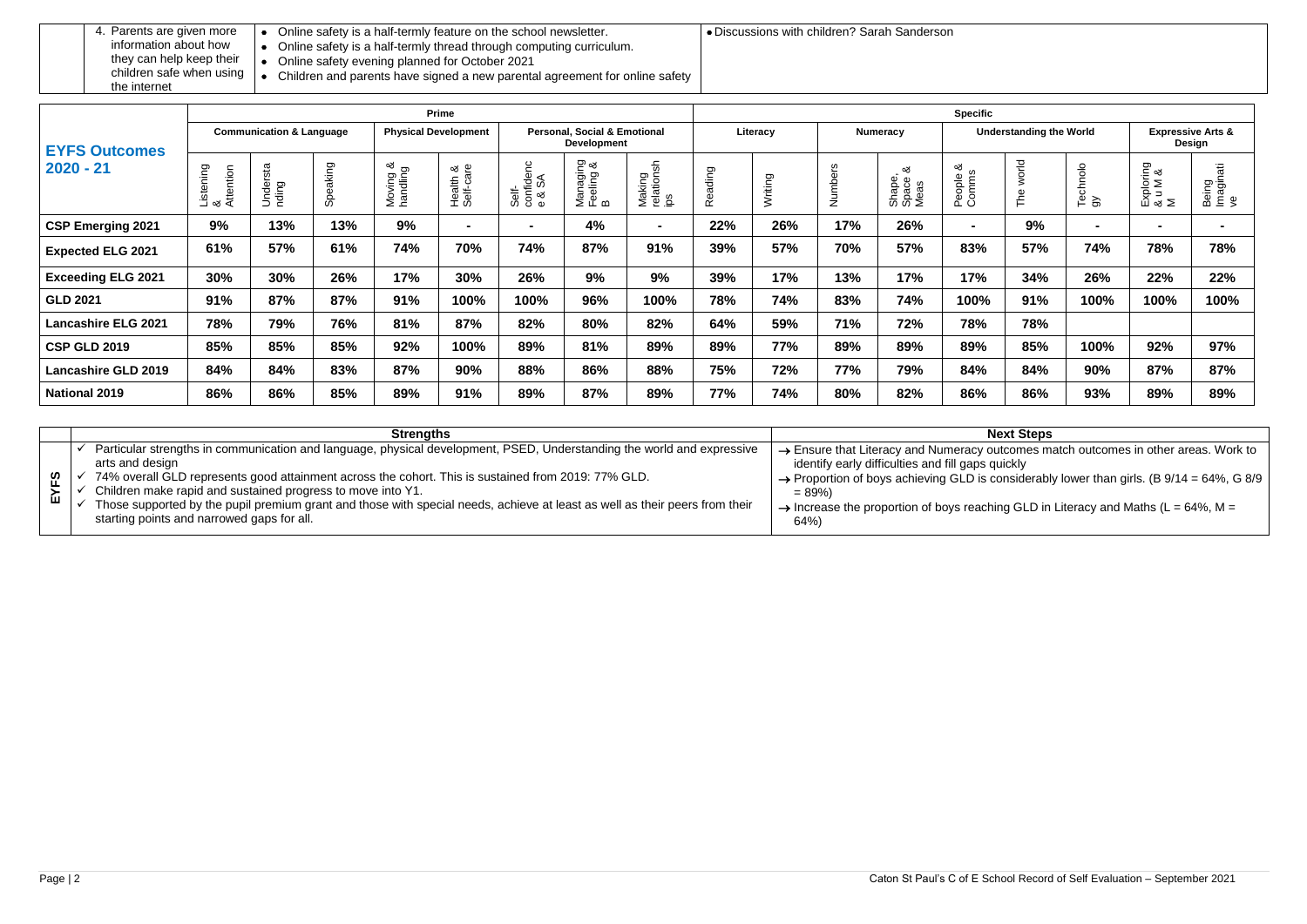| <b>KS1 Outcomes</b>             |                                                                                                                              | <b>RWM Combined</b> | Reading                                                                                                                                                                        |                                                                                                                                                                                            |                                                                            | Writing                                                                                |                                                                        | <b>Maths</b>                                                                                             |                   | $E+$ | <b>GD</b> |
|---------------------------------|------------------------------------------------------------------------------------------------------------------------------|---------------------|--------------------------------------------------------------------------------------------------------------------------------------------------------------------------------|--------------------------------------------------------------------------------------------------------------------------------------------------------------------------------------------|----------------------------------------------------------------------------|----------------------------------------------------------------------------------------|------------------------------------------------------------------------|----------------------------------------------------------------------------------------------------------|-------------------|------|-----------|
| 2020-21                         | $E+$                                                                                                                         | <b>GD</b>           | $E+$                                                                                                                                                                           | GD                                                                                                                                                                                         | $E+$                                                                       | <b>GD</b>                                                                              | $E+$                                                                   | <b>GD</b>                                                                                                | <b>GPS</b>        |      | n/a       |
| CSP Y2 2021                     | 69%                                                                                                                          | 8%                  | 81%                                                                                                                                                                            | 23%                                                                                                                                                                                        | 69%                                                                        | 15%                                                                                    | 92%                                                                    | 23%                                                                                                      |                   |      |           |
| <b>KS1 Lancashire</b><br>2021   | 51%                                                                                                                          | 6%                  | 65%                                                                                                                                                                            | 16%                                                                                                                                                                                        | 56%                                                                        | 8%                                                                                     | 65%                                                                    | 13%                                                                                                      | <b>Science</b>    | 87%  |           |
| Y2 2019                         | 68%                                                                                                                          | 32%                 | 80%                                                                                                                                                                            | 44%                                                                                                                                                                                        | 68%                                                                        | 36%                                                                                    | 84%                                                                    | 44%                                                                                                      | <b>Y1 Phonics</b> |      | n/a       |
| Y2 Lancashire 2019              | 63%                                                                                                                          | 10%                 | 74%                                                                                                                                                                            | 22%                                                                                                                                                                                        | 68%                                                                        | 14%                                                                                    | 74%                                                                    | 20%                                                                                                      |                   |      |           |
| Y2 National 2019                | 65%                                                                                                                          | 11%                 | 75%                                                                                                                                                                            | 25%                                                                                                                                                                                        | 70%                                                                        | 15%                                                                                    | 76%                                                                    | 22%                                                                                                      |                   |      |           |
| Disadvantaged CSP               |                                                                                                                              |                     |                                                                                                                                                                                |                                                                                                                                                                                            |                                                                            |                                                                                        |                                                                        |                                                                                                          | <b>Y2 Phonics</b> | 100% | n/a       |
| SEND CSP                        | $\sim$                                                                                                                       | $\sim$              |                                                                                                                                                                                |                                                                                                                                                                                            |                                                                            |                                                                                        |                                                                        |                                                                                                          |                   |      |           |
| <b>Strengths</b>                | • Consistently high EXS<br>combined. Above national<br>and Lancashire.                                                       |                     | • KS1 reading books are<br>phonetically decodable and<br>clearly levelled<br>• Teaching of phonics is good or<br>better in all groups<br>• L&S embedded as a phonics<br>scheme | • Consistently high E+ in Reading.                                                                                                                                                         | other curriculum areas<br>• Non-negotiables used by all<br>children        | Consistent writing scores in Y2.<br>• Writing now incorporated into                    | leads to good coverage and<br>challenge<br>• Experienced teacher in Y2 | • Consistently strong E+ in Maths.<br>• Skilled use of Maths curriculum<br>understands needs of children | $\bullet$         |      |           |
| <b>Areas for</b><br>development | $\rightarrow$ Combined GDS needs to<br>improve. Has fallen<br>dramatically since 2019.<br>Cohort specific or wider<br>issue? |                     | to word reading.                                                                                                                                                               | $\rightarrow$ Continue to ensure that children<br>move seamlessly from phonics<br>$\rightarrow$ Ensure a smooth development<br>from reading scheme to free<br>readers: Accelerated reader? | writing scores.<br>$\rightarrow$ Train Y1 staff to use talk for<br>writing | $\rightarrow$ Need to improve E+ and GD<br>$\rightarrow$ Develop writing stamina in Y2 | $\rightarrow$ Improve GD %: fluency,<br>for all children               | reasoning and problem solving                                                                            | $\rightarrow$     |      |           |

|                   | $E+$ | GD  |
|-------------------|------|-----|
| <b>GPS</b>        | n/a  |     |
|                   |      |     |
| <b>Science</b>    | 87%  |     |
| <b>Y1 Phonics</b> |      | n/a |
|                   |      |     |
|                   |      |     |
| <b>Y2 Phonics</b> | 100% | n/a |
|                   |      |     |
|                   |      |     |
|                   |      |     |
|                   |      |     |
|                   |      |     |
|                   |      |     |
|                   |      |     |
| $\rightarrow$     |      |     |
|                   |      |     |
|                   |      |     |
|                   |      |     |

| <b>KS2 Outcomes</b>      | <b>RWM Combined</b>              |                                                                                                                                                                                                           | Reading |           |            | <b>Writing</b>                                                                                                                                                                                                                                        |           | <b>GPS</b> |     |                                                                    |                                                               |              |       |
|--------------------------|----------------------------------|-----------------------------------------------------------------------------------------------------------------------------------------------------------------------------------------------------------|---------|-----------|------------|-------------------------------------------------------------------------------------------------------------------------------------------------------------------------------------------------------------------------------------------------------|-----------|------------|-----|--------------------------------------------------------------------|---------------------------------------------------------------|--------------|-------|
| 2020-21                  | $E+$                             | <b>GD</b>                                                                                                                                                                                                 | $E+$    | <b>GD</b> | <b>ASS</b> | $E+$                                                                                                                                                                                                                                                  | <b>GD</b> | $E+$       | GD  | <b>ASS</b>                                                         | $E+$                                                          | GD           | SS    |
| <b>CSP 2021</b>          | 63%                              | 23%                                                                                                                                                                                                       | 87%     | 30%       | n/a        | 73%                                                                                                                                                                                                                                                   | 30%       | 46%        | 27% | n/a                                                                |                                                               | Not assessed |       |
| <b>CSP 2019</b>          | 80%                              | 7%                                                                                                                                                                                                        | 83%     | 33%       | 106.4      | 90%                                                                                                                                                                                                                                                   | 20%       | 90%        | 20% | 105.8                                                              | 80%                                                           | 30%          | 105.6 |
| KS2 Lancs 2019           | 64%                              | 10%                                                                                                                                                                                                       | 72%     | 24%       | 103.8      | 78%                                                                                                                                                                                                                                                   | 20%       | 78%        | 24% | 104.6                                                              | 77%                                                           | 32%          | 105.8 |
| KS2 National 2019        | 65%                              | 11%                                                                                                                                                                                                       | 73%     | 27%       | 104.4      | 78%                                                                                                                                                                                                                                                   | 20%       | 79%        | 27% | 105.0                                                              | 78%                                                           | 35%          | 106.3 |
|                          |                                  |                                                                                                                                                                                                           |         |           |            |                                                                                                                                                                                                                                                       |           |            |     |                                                                    |                                                               |              |       |
| Disadvantaged CSP        |                                  |                                                                                                                                                                                                           |         |           |            |                                                                                                                                                                                                                                                       |           |            |     |                                                                    |                                                               |              |       |
| SEND CSP                 |                                  |                                                                                                                                                                                                           |         |           |            |                                                                                                                                                                                                                                                       |           |            |     |                                                                    |                                                               |              |       |
| Boys CSP                 |                                  |                                                                                                                                                                                                           |         |           |            |                                                                                                                                                                                                                                                       |           |            |     |                                                                    |                                                               |              |       |
| <b>Strengths</b>         |                                  | • Progress 2019: -0.2<br>E+ well above average 2019.<br>• Progress 2019: -0.6<br>E+ well above average 2019.<br>$\bullet$ E+ well above average 2019<br>GD rose considerably in 2021<br>High level of GDS |         |           |            | • Progress 2019: -1.3<br>• E+ well above average 2019                                                                                                                                                                                                 |           |            |     | $\bullet$ E + in line with national.<br>• GD in line with national |                                                               |              |       |
| Areas for<br>development | $\rightarrow$ Improve overall E+ | $\rightarrow$ Continue high level of E+<br>$\rightarrow$ Continue high level of GD<br>$\rightarrow$ Continue improvement GD                                                                               |         |           | average    | $\rightarrow$ Improve E+ to in line with national<br>$\rightarrow$ Improve E+ to at least in line with<br>national average<br>$\rightarrow$ Continue to achieve a high level of GD<br>$\rightarrow$ Keep improving GD to be above<br>national average |           |            |     |                                                                    | $\rightarrow$ Achieve above national<br>average for E+ and GD |              |       |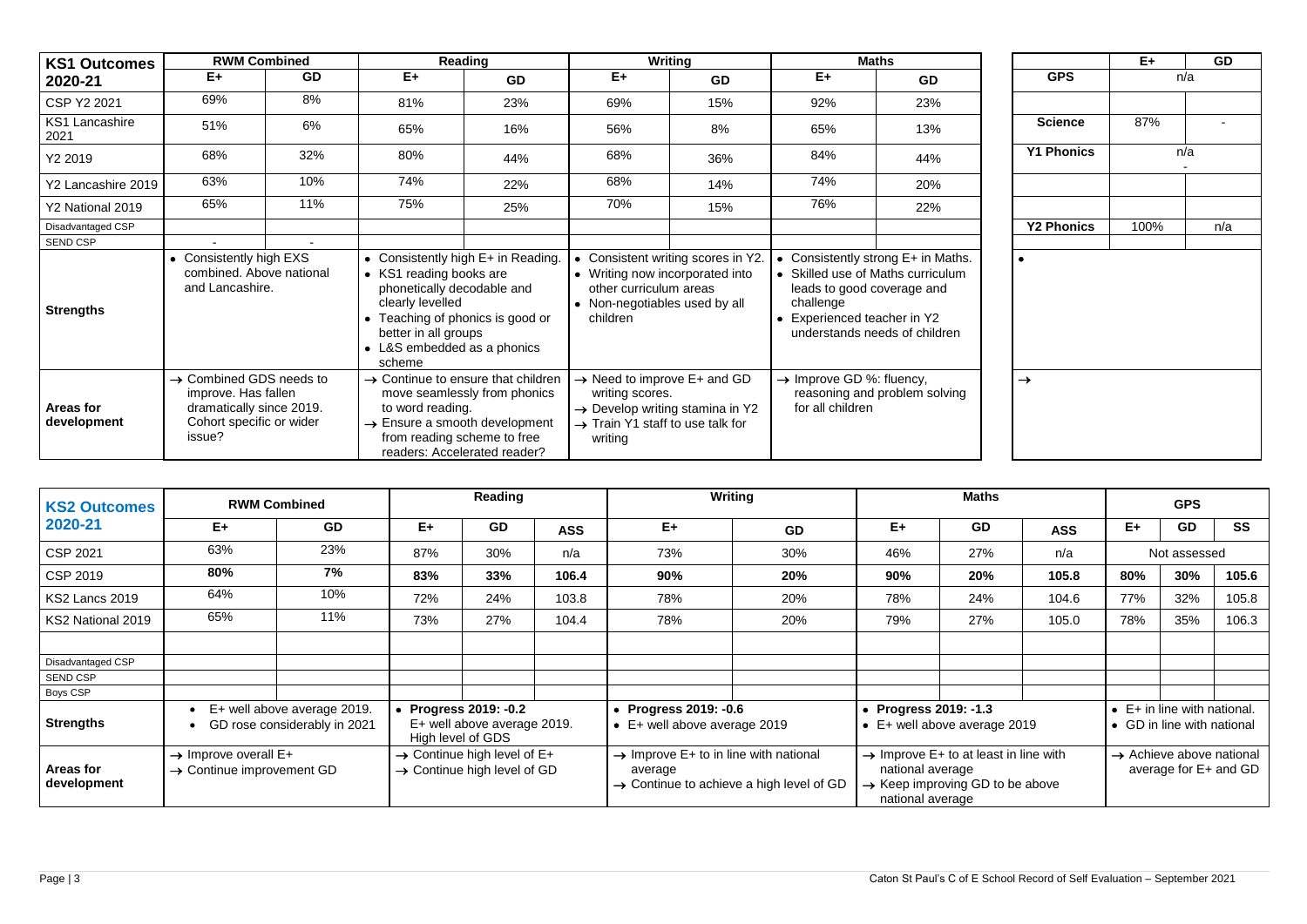| <b>Quality of Education: Good</b>                                                                                                                                                                                                                                                                                                                                                                                                                                                                                                                                                                                                                                                                                                                                                                                                                                                                                                                                                                                                                                                                                                                                                                                                                                                                                                                                                                                                                                                                                                                                                                                                                                                                                                                                                                                                                                                                                                                                                                                                                                                                                                                                                                                                                                                                                                                                                                                                                                                                                                                                                                                                                                 | <b>Behaviour and attitudes: Good</b>                                                                                                                                                                                                                                                                                                                                                                                                                                                                                                                                                                                                                                                                                                                                                                                                                                                                                                                                                                                                                                                                                                                                 | <b>Personal Development,</b>                                                                                                                                                                                                                                                                                                                                                                                                                                                                                                                                                                                                                                                                                                                                                                                                                                                                                                                                                                                                                                                                                                                                                                                                                                                                                                                                              | <b>Leadership &amp; Management: Good</b>                                                                                                                                                                                                                                                                                                                                                                                                                                                                                                                                                                                                                                                                                                                                                                                                     | <b>Early Years Foundation Stage:</b><br>Good                                                                                                                                                                                                                                                                                                                                                                                                                                                                                                                                                                                                                                                                                                                                                                                                                                                                                                                                                                                                                                                                                                                                                                    |
|-------------------------------------------------------------------------------------------------------------------------------------------------------------------------------------------------------------------------------------------------------------------------------------------------------------------------------------------------------------------------------------------------------------------------------------------------------------------------------------------------------------------------------------------------------------------------------------------------------------------------------------------------------------------------------------------------------------------------------------------------------------------------------------------------------------------------------------------------------------------------------------------------------------------------------------------------------------------------------------------------------------------------------------------------------------------------------------------------------------------------------------------------------------------------------------------------------------------------------------------------------------------------------------------------------------------------------------------------------------------------------------------------------------------------------------------------------------------------------------------------------------------------------------------------------------------------------------------------------------------------------------------------------------------------------------------------------------------------------------------------------------------------------------------------------------------------------------------------------------------------------------------------------------------------------------------------------------------------------------------------------------------------------------------------------------------------------------------------------------------------------------------------------------------------------------------------------------------------------------------------------------------------------------------------------------------------------------------------------------------------------------------------------------------------------------------------------------------------------------------------------------------------------------------------------------------------------------------------------------------------------------------------------------------|----------------------------------------------------------------------------------------------------------------------------------------------------------------------------------------------------------------------------------------------------------------------------------------------------------------------------------------------------------------------------------------------------------------------------------------------------------------------------------------------------------------------------------------------------------------------------------------------------------------------------------------------------------------------------------------------------------------------------------------------------------------------------------------------------------------------------------------------------------------------------------------------------------------------------------------------------------------------------------------------------------------------------------------------------------------------------------------------------------------------------------------------------------------------|---------------------------------------------------------------------------------------------------------------------------------------------------------------------------------------------------------------------------------------------------------------------------------------------------------------------------------------------------------------------------------------------------------------------------------------------------------------------------------------------------------------------------------------------------------------------------------------------------------------------------------------------------------------------------------------------------------------------------------------------------------------------------------------------------------------------------------------------------------------------------------------------------------------------------------------------------------------------------------------------------------------------------------------------------------------------------------------------------------------------------------------------------------------------------------------------------------------------------------------------------------------------------------------------------------------------------------------------------------------------------|----------------------------------------------------------------------------------------------------------------------------------------------------------------------------------------------------------------------------------------------------------------------------------------------------------------------------------------------------------------------------------------------------------------------------------------------------------------------------------------------------------------------------------------------------------------------------------------------------------------------------------------------------------------------------------------------------------------------------------------------------------------------------------------------------------------------------------------------|-----------------------------------------------------------------------------------------------------------------------------------------------------------------------------------------------------------------------------------------------------------------------------------------------------------------------------------------------------------------------------------------------------------------------------------------------------------------------------------------------------------------------------------------------------------------------------------------------------------------------------------------------------------------------------------------------------------------------------------------------------------------------------------------------------------------------------------------------------------------------------------------------------------------------------------------------------------------------------------------------------------------------------------------------------------------------------------------------------------------------------------------------------------------------------------------------------------------|
| Rigorous and regular procedures for checking and developing<br>the quality of teaching, planning and assessment with<br>accountability distributed through other leaders.<br>Ongoing investment in quality CPD for all staff. Access to<br>sessions delivered by Lancashire advisors. CPD targeted at<br>areas of need: writing in Y1,3,5 and disseminated to other staff<br>members.<br>Strong team work throughout the school ensures expertise<br>shared and staff support each other to continually develop their<br>practice. Learning support staff included in CPD: TA4 training,<br>Lancashire reading partners, Speech and language leaders,<br><b>NELI</b> training<br>Teaching assistants are effectively deployed and make an<br>important contribution to pupils' learning. Learning support<br>targeted at areas of need. Additional hours provided 2021-22 to<br>enable 'pre-teach' of concepts<br>Pupils are engaged, responsive and work hard, with good<br>support from parents<br>Pupils are keen to talk about their learning and appreciate adult<br>support and feedback. Pupils understand how they learn and<br>ngths<br>are beginning to understand how to develop their own learning.<br>Teaching across school is at least good in all areas.<br>Non-negotiables for writing are clearly embedded across the<br>curriculum<br>The curriculum in foundation subjects is developing well and is<br>urrent<br>closely tailored to our curriculum rationale, enabling children to<br>learn both the skills and knowledge they need to succeed.<br>Work has been carried out to carefully sequence the curriculum<br>ω<br>to ensure no gaps in knowledge<br>Cultural capital links are clearly stated on all long and medium<br>term planning<br>Curriculum design has been adapted to meet the needs of the<br>children. Catch-up learning has been incorporated into planning<br>in all subjects.<br>Work across the curriculum is good quality. Subject leaders are<br>given time to monitor work, planning and teaching in their<br>subject. Curriculum audits show subject leaders have full grasp<br>of their subject across school.<br>The teaching of reading and mathematics is consistently<br>effective in ensuring pupils generally achieve above national<br>averages by the time they leave KS2.<br>Remote learning enabled children to generally maintain<br>knowledge and skills in all subjects.<br>Remote learning questionnaire:<br>95% quality of remote learning good or better<br>90% level of work was 'just right'<br>95% teaching videos useful to help their child learn<br>93% Live welfare sessions were useful | Respectful, courteous<br>relationships are evident<br>throughout the school<br>between pupils and all staff<br>who know them well and act<br>as strong role models.<br>Early intervention and<br>safeguarding effective - no<br>children currently on CP<br>Consistent approaches<br>across school: credits, VIPS,<br>zone of regulation<br>$\checkmark$<br>Experience learning mentor<br>offers support for children<br>with a range of difficulties:<br>social, emotional, mental<br>health<br>$\checkmark$ No permanent or fixed-term<br>exclusions in last 2 years<br>Behaviour management<br>focuses on positives and<br>uses restorative practice<br>approach.<br>$\checkmark$ Effective links with external<br>partners and agencies:<br>trainee play therapist used to<br>offer alternative approach<br>No instances of bullying<br>recorded in 2020-21<br>Children know how to keep<br>themselves safe online.<br>Online safety message<br>delivered to parents half-<br>termly via newsletter<br>Attendance is consistently<br>above 97% target<br>Implementation of learning<br>behavior strategies is starting<br>to have desired affect in<br>classroom | Large range of enrichment<br>$\checkmark$<br>clubs encourages children to try<br>new experiences: sport, arts,<br>spiritual and MHWB offered<br>every half-term<br>Outdoor ed offer for all year<br>$\checkmark$<br>groups challenges children<br>develop new skills<br>$\checkmark$<br>Y6 city trip enhances<br>understanding of different<br>cultures<br>School council regularly debate<br>$\checkmark$<br>issues in school and bring<br>about change<br>Courageous advocacy in school<br>means children know how to<br>make a difference locally and<br>globally<br>$\checkmark$ Curriculum in foundation<br>subjects (notably<br>geography/history/PSHE/RE)<br>give children opportunities to<br>consider the views and beliefs<br>of others<br>$\checkmark$ Children can talk about life in<br>other countries/cultures and<br>how this differs to their own<br>$\checkmark$ Daily kilometre in all classes.<br>Running challenge between<br>classes encourages children to<br>stay healthy.<br>$\checkmark$ PE/Games were included<br>weekly in remote learning offer.<br>$\checkmark$ Forest schools accreditation<br>means children experience<br>outdoor learning at least once a<br>week<br>Spiritual wellbeing is an intrinsic<br>part of our work as a Church<br>school. Our Christian vision is<br>embedded in our practice and<br>permeates through school | Experienced and knowledgeable<br>governors who are actively involved<br>in school life. SIP targets are<br>allocated to Governors who work<br>hard to monitor these.<br>Newly appointed headteacher started<br>Sept 2020 and worked with<br>Governors to successfully lead<br>school through Covid-19 crisis.<br>Experience DHT has successfully led<br>the school before.<br>Experienced staff bring a wealth of<br>pedagogical knowledge.<br>$\checkmark$ Opportunities for middle leaders to<br>develop. All subject leaders have<br>been attended subject-specific<br>training to enable them to lead their<br>subject effectively.<br>Subject leaders can talk confidently<br>about standards and areas for<br>development in their subjects. They<br>have an overview of planning and<br>have sequenced their curriculum<br>carefully. | Partnership work with Pre-<br>school and other local<br>providers contributes to<br>effective transition and<br>assessment of needs.<br>Teaching is at least good.<br>Children are assessed early<br>and planning is targeted at<br>areas of need.<br>New framework has been<br>adopted and adapted to meet<br>the needs of our specific<br>children. Skills specific to our<br>setting are being taught<br>alongside early learning goals.<br>Dedicated EYFS team, led by<br>experienced EYFS lead,<br>regularly attend training to<br>ensure understanding of new<br>developments.<br>NELI training provided to 3<br>staff members. Speech and<br>language training is consistent<br>to continue to development<br>early language skills in EYFS.<br>Parents actively and regularly<br>involved in children's learning.<br>Strong teaching of Phonics,<br>Reading and Writing with<br>practice shared across KS1.<br>Characteristics of effective<br>learning are taught well in<br>EYFS and practice shared<br>across KS1.<br>$\checkmark$ Link with Pre-school provides<br>enhancement provision for all<br>children in EYFS - provision<br>targeted at all different abilities<br>with skilled questioning |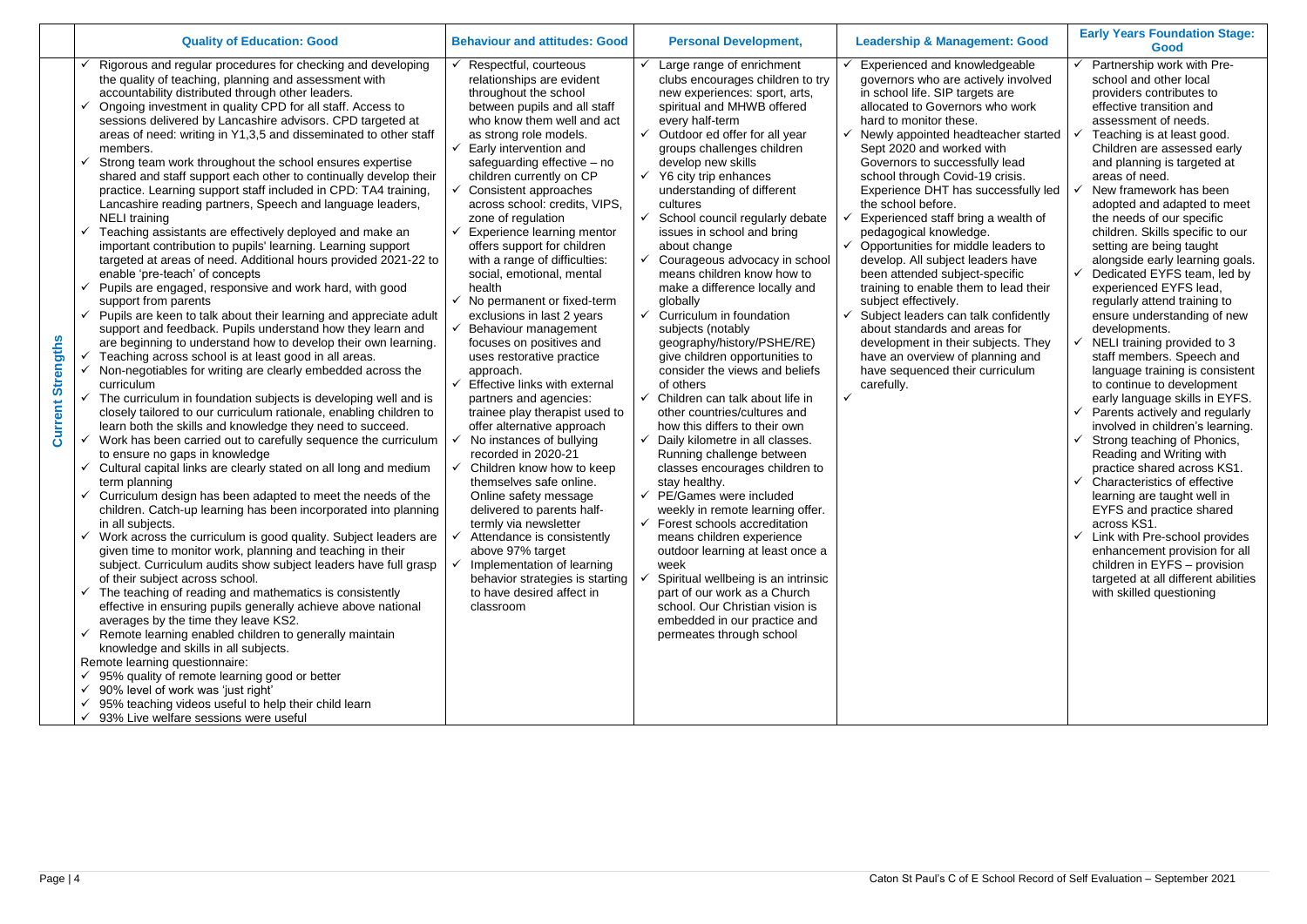| <b>English</b><br>$\rightarrow$ To improve standards of writing in each year group: Talk<br>1/3/5 training, pupil progress meetings, refine moderation of<br>writing to inform next steps, planning for spag, grammar, vocab,<br>reading and writing opportunities, baseline assessment to<br>identify catch-up<br>$\rightarrow$ To ensure good progress in Reading from KS1 to KS2:<br><b>Steps</b><br>Purchase KS1/LKS2 reading books, LRP 1:! Work, guided<br>reading training for learning support staff, whole-class reading<br>Next<br>to be incorporated into English planning, implement<br><b>Accelerated Reader in KS2</b><br>$-22$<br><b>Mathematics</b><br>2021<br>$\rightarrow$ To ensure good progress in Maths from KS1 to KS2:<br>training delivered to teachers and learning support staff focused<br>Plan<br>on fluency, reasoning, problem solving, develop use of place<br>value resources, build in WRH materials to curriculum planning,<br>$\rightarrow$ Utilise websites to aid with recall and fluency practice: TTRS,<br><b>School Improvement</b><br><b>Mathletics</b><br>$\rightarrow$ Continue to develop pupils' mathematical skills across the<br>curriculum through first hand experiences.<br>Other subjects:<br>$\rightarrow$ To ensure the wider curriculum meets the aims of our<br>curriculum rationale, delivering a Caton St Paul's<br>curriculum: complete subject audits and next-steps action<br>planning, develop assessment system for foundation subjects,<br>track 'journey' of KS2 children to ensure full curriculum<br>coverage, subject monitoring half-termly (planning, teaching,<br>book-look, interviews), progression of skills document<br>developed, curriculum intent of individual subjects matches<br>curriculum rationale, audit of curriculum resources<br>$\rightarrow$ | $\rightarrow$ Continue to improve<br>of one family.<br>$\rightarrow$ Continue to develop the<br>behavior<br>$\rightarrow$ Aim for 97%+ attendance                                                                                   | behaviour across the school,<br>enabling children to be part<br>curriculum and excellent<br>teaching to promote learning | $\rightarrow$ Embed school's vision into<br>everyday life of school:<br>continue to be courageous<br>advocates (termly issue to<br>tackle with school council),<br>continued drive to improve<br>enrichment opportunities,<br>cultural capital links on all<br>planning, city experience Y6,<br>links to Blackburn school<br>developed                                                                                                                                                                                                                                                               |                                     | $\rightarrow$ To develop leadership capacity to<br>secure improvements in teaching,<br>learning and assessment across<br>the curriculum: ensure subject<br>leaders can lead their subject<br>effectively, skills audit, PE training,<br>upskill all staff through specific<br>training, targeted subject leader time,<br>subject leader planning day, rolling<br>programme audit                                                                            | $\rightarrow$                                                                                                                                                                                                                                                                                                                                                                                   |
|----------------------------------------------------------------------------------------------------------------------------------------------------------------------------------------------------------------------------------------------------------------------------------------------------------------------------------------------------------------------------------------------------------------------------------------------------------------------------------------------------------------------------------------------------------------------------------------------------------------------------------------------------------------------------------------------------------------------------------------------------------------------------------------------------------------------------------------------------------------------------------------------------------------------------------------------------------------------------------------------------------------------------------------------------------------------------------------------------------------------------------------------------------------------------------------------------------------------------------------------------------------------------------------------------------------------------------------------------------------------------------------------------------------------------------------------------------------------------------------------------------------------------------------------------------------------------------------------------------------------------------------------------------------------------------------------------------------------------------------------------------------------------------------------------------------------------------------|-------------------------------------------------------------------------------------------------------------------------------------------------------------------------------------------------------------------------------------|--------------------------------------------------------------------------------------------------------------------------|------------------------------------------------------------------------------------------------------------------------------------------------------------------------------------------------------------------------------------------------------------------------------------------------------------------------------------------------------------------------------------------------------------------------------------------------------------------------------------------------------------------------------------------------------------------------------------------------------|-------------------------------------|-------------------------------------------------------------------------------------------------------------------------------------------------------------------------------------------------------------------------------------------------------------------------------------------------------------------------------------------------------------------------------------------------------------------------------------------------------------|-------------------------------------------------------------------------------------------------------------------------------------------------------------------------------------------------------------------------------------------------------------------------------------------------------------------------------------------------------------------------------------------------|
| <b>Strengths</b>                                                                                                                                                                                                                                                                                                                                                                                                                                                                                                                                                                                                                                                                                                                                                                                                                                                                                                                                                                                                                                                                                                                                                                                                                                                                                                                                                                                                                                                                                                                                                                                                                                                                                                                                                                                                                       | <b>Attendance</b><br>Reached 97% target in 2021.<br>Only 2 children deemed persistent<br>$\bullet$<br>absentees and both were due to<br>exceptional circumstances<br>HT consistent when granting<br>$\bullet$<br>authorized absence | and substantial.<br>staff meeting agenda<br>$\bullet$<br>this size<br>safety message on<br>panel                         | <b>Safeguarding</b><br>CPoms recording is clear, concise<br>SCR is kept up-to-date and checked<br>termly by safeguarding Gov<br>Training delivered by HT yearly.<br>LCC safeguarding lead booked to<br>deliver training Jan 2022.<br>Safeguarding a consistent item on<br>1 DSL and 3x Deputy DSL:<br>substantial number for a school of<br>Online safety permeates through<br>computing curriculum. Online safety<br>evening planned for parents. Online<br>newsletter/facebook half-termly.<br>Governors trained in safeguarding<br>procedures. Always 1 safer<br>recruitment trained on interview | $\bullet$<br>$\bullet$<br>$\bullet$ | <b>Remote Learning/Curriculum</b><br>95% of parents judged remote<br>learning to be good or better,<br>4/5 hours of work delivered each<br>day, covering all areas of the<br>curriculum.<br>Continued to deliver the topics that<br>would have been covered in school.<br>9 Chromebooks distributed to<br>enable children to access remote<br>learning.<br>Children isolating with Covid are<br>provided with work every day, after<br>first day of absence | <b>School community/Enrichment</b><br>Excellent communication<br>throughout the pandemic has<br>ensured parents know guidance<br>and school policy at all times<br>Many enrichment clubs offered in<br>the last year: range of focus<br>including sport, arts, MHWB,<br>spiritual<br>Quick analysis of IT need ensured<br>all families had access to hardware<br>needed to access home learning |
| <b>Development</b><br>Page   5                                                                                                                                                                                                                                                                                                                                                                                                                                                                                                                                                                                                                                                                                                                                                                                                                                                                                                                                                                                                                                                                                                                                                                                                                                                                                                                                                                                                                                                                                                                                                                                                                                                                                                                                                                                                         | Continue to engage children in<br>learning whilst they are isolating at<br>home                                                                                                                                                     | correct documents in.                                                                                                    | Ensure all personnel files have                                                                                                                                                                                                                                                                                                                                                                                                                                                                                                                                                                      |                                     | Continue to analyse which<br>topics/subjects continue to require<br>catch-up teaching.                                                                                                                                                                                                                                                                                                                                                                      | Continue to embed school's<br>vision in everyday life for<br>Caton St Paul's C of E School Record of Self Evaluation - September 2021                                                                                                                                                                                                                                                           |

|                    | <b>Attendance</b>                                                                                                                                                                    | Safeguarding                                                                                                                                                                                                                                                                                                                                                                                                                                                                                                                                                                                                                                                         | <b>Remote Learning/Curriculum</b>                                                                                                                                                                                                                                                                                                                                                                                                   | <b>School community/Enrichment</b>                                                                                                                                                                                                                                                                                                                               |
|--------------------|--------------------------------------------------------------------------------------------------------------------------------------------------------------------------------------|----------------------------------------------------------------------------------------------------------------------------------------------------------------------------------------------------------------------------------------------------------------------------------------------------------------------------------------------------------------------------------------------------------------------------------------------------------------------------------------------------------------------------------------------------------------------------------------------------------------------------------------------------------------------|-------------------------------------------------------------------------------------------------------------------------------------------------------------------------------------------------------------------------------------------------------------------------------------------------------------------------------------------------------------------------------------------------------------------------------------|------------------------------------------------------------------------------------------------------------------------------------------------------------------------------------------------------------------------------------------------------------------------------------------------------------------------------------------------------------------|
| <b>Strengths</b>   | Reached 97% target in 2021.<br>Only 2 children deemed persistent<br>absentees and both were due to<br>exceptional circumstances<br>HT consistent when granting<br>authorized absence | CPoms recording is clear, concise<br>and substantial.<br>SCR is kept up-to-date and checked<br>termly by safeguarding Gov<br>Training delivered by HT yearly.<br>LCC safeguarding lead booked to<br>deliver training Jan 2022.<br>Safeguarding a consistent item on<br>staff meeting agenda<br>1 DSL and 3x Deputy DSL:<br>substantial number for a school of<br>this size<br>Online safety permeates through<br>computing curriculum. Online safety<br>evening planned for parents. Online<br>safety message on<br>newsletter/facebook half-termly.<br>Governors trained in safeguarding<br>procedures. Always 1 safer<br>recruitment trained on interview<br>panel | 95% of parents judged remote<br>learning to be good or better,<br>4/5 hours of work delivered each<br>day, covering all areas of the<br>curriculum.<br>Continued to deliver the topics that<br>would have been covered in school.<br>9 Chromebooks distributed to<br>$\bullet$<br>enable children to access remote<br>learning.<br>Children isolating with Covid are<br>provided with work every day, after<br>first day of absence | <b>Excellent communication</b><br>throughout the pandemic has<br>ensured parents know guidance<br>and school policy at all times<br>Many enrichment clubs offered in<br>the last year: range of focus<br>including sport, arts, MHWB,<br>spiritual<br>Quick analysis of IT need ensured<br>all families had access to hardware<br>needed to access home learning |
| <b>Development</b> | Continue to engage children in<br>$\bullet$<br>learning whilst they are isolating at<br>home                                                                                         | Ensure all personnel files have<br>correct documents in.                                                                                                                                                                                                                                                                                                                                                                                                                                                                                                                                                                                                             | Continue to analyse which<br>topics/subjects continue to require<br>catch-up teaching.                                                                                                                                                                                                                                                                                                                                              | Continue to embed school's<br>vision in everyday life for                                                                                                                                                                                                                                                                                                        |